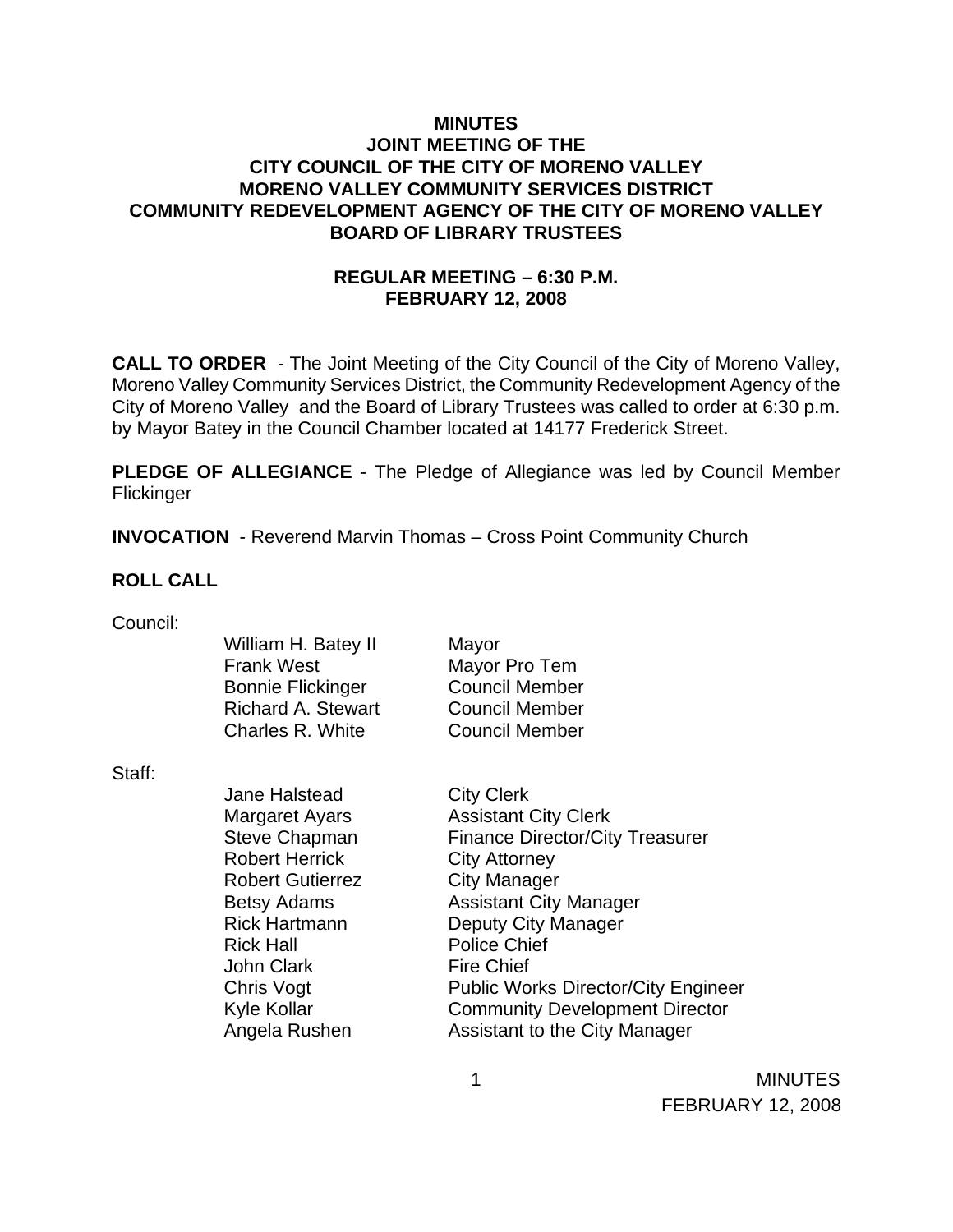Steve Elam Administrative Services Director Denese Wilson-Beilke Human Resources Director Cynthia Pirtle Director of Library Services Mike McCarty **Parks & Community Services Director** 

### **JOINT CONSENT CALENDARS (SECTIONS A-D) OF THE CITY COUNCIL OF THE CITY OF MORENO VALLEY, MORENO VALLEY COMMUNITY SERVICES DISTRICT, COMMUNITY REDEVELOPMENT AGENCY OF THE CITY OF MORENO VALLEY AND THE BOARD OF LIBRARY TRUSTEES**

Mayor Batey opened the agenda items for the Consent Calendars for public comments, there being none, public comments were closed.

### **A. CONSENT CALENDAR** - **CITY COUNCIL**

- A1. ORDINANCES FIRST READING BY TITLE ONLY Waived reading of all Ordinance Introductions and read by title only.
- A2. MINUTES REGULAR MEETING OF JANUARY 22, 2008 (Report of: City Clerk's Department)

**Recommendation:** Approve as submitted.

- A3. CITY COUNCIL REPORTS ON REIMBURSABLE ACTIVITIES (Report of: City Clerk's Department) Recommendation: Receive and file the Reports on Reimbursable Activities for the period of January 16 - February 5, 2008.
- A4. ADOPTION OF RESOLUTIONS DISSOLVING THE CLAIMS BOARD AND STAFF LITIGATION SETTLEMENT COMMITTEE AND ESTABLISHING NEW SETTLEMENT AUTHORITY FOR CLAIMS AND LITIGATION (Report of: Administrative Services Department)

**Recommendation:** That the City Council/Boards of Directors rescind Resolution No. IDA 89-05, which authorized the Claims Board of the City to serve in like capacity for the Moreno Valley Industrial Development Authority; and rescind Resolution Nos. 95-54, CSD 95-10, and RDA 95-07, which reaffirmed the establishment of a Claims Board and established a Staff Litigation Settlement Committee; and adopt the following Resolutions to establish new settlement authority for claims and litigation:

1. City Council adopt Resolution No. 2008-12, dissolving the Claims Board and Staff Litigation Settlement Committee, and establishing new settlement authority for claims and litigation pursuant to the California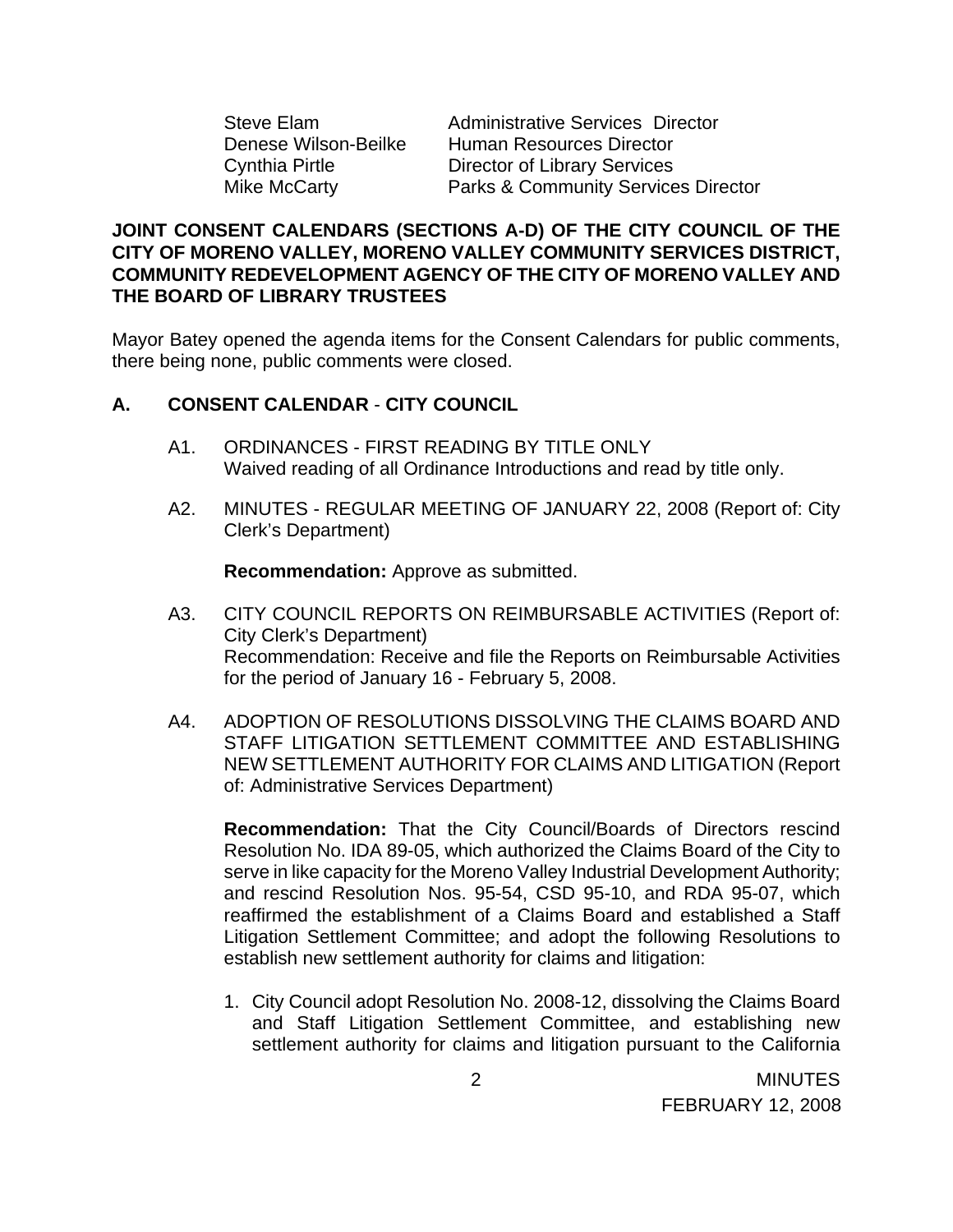Government Code Sections 935.4 and 949.

#### Resolution No. 2008-12

A Resolution of the City Council of the City of Moreno Valley, California, Dissolving the Claims Board and Staff Litigation Settlement Committee, Establishing New Settlement Authority for Claims and Litigation, and Repealing Resolution 95-54

A5. PARCEL MAP 30472 PHASE 2 – PERRIS BOULEVARD – REDUCE FAITHFUL PERFORMANCE LETTER OF CREDIT AND ADOPT THE RESOLUTION AUTHORIZING ACCEPTANCE OF THE PUBLIC IMPROVEMENTS AS COMPLETE AND ACCEPTING THE PORTION OF PERRIS BOULEVARD ASSOCIATED WITH THE PROJECT INTO THE CITY'S MAINTAINED STREET SYSTEM, DEVELOPER – WALGREEN CO., DEERFIELD, IL 60015 (Report of: Public Works Department)

#### **Recommendation:**

1. Adopt Resolution No. 2008-13 authorizing the acceptance of the public improvements for Parcel Map 30472 Phase 2 – Perris Boulevard as complete and accepting the portion of Perris Boulevard associated with the project into the City's maintained street system; and

Resolution No. 2008-13

A Resolution of the City Council of the City of Moreno Valley, California, Authorizing the Acceptance of the Public Improvements as Complete within Parcel Map 30472 Phase 2 – Perris Boulevard, and Accepting the Portion of Perris Boulevard Associated with the Project into the City's Maintained Street System

- 2. Authorize the City Engineer to execute the 90% reduction to the Faithful Performance Letter of Credit, exonerate the Material and Labor Letter of Credit in 90 days if there are no stop notices or liens on file with the City Clerk, and exonerate the final 10% of the Faithful Performance Letter of Credit in one year when all clearances are received.
- A6. REQUEST FOR STREET NAME CHANGE ADOPT THE RESOLUTION AUTHORIZING THE STREET NAME CHANGE FROM WRENS COURT TO OVERLOOK CIRCLE, LOCATED ON THE EAST SIDE OF KITCHING STREET, SOUTH OF KALMIA AVENUE (Report of: Public Works Department)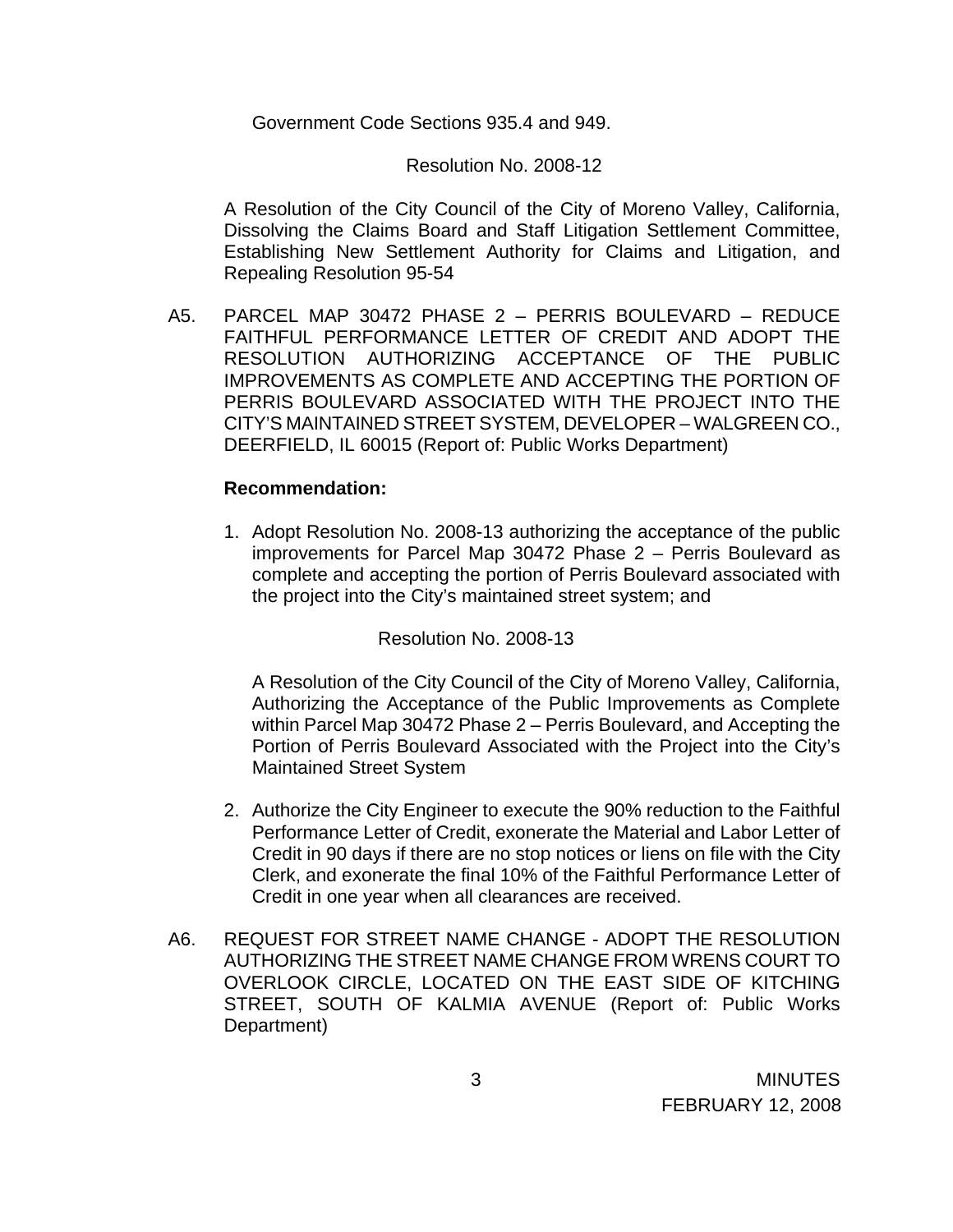#### **Recommendation:**

1. Adopt Resolution No. 2008-14, and thereby change the street name of Wrens Court to Overlook Circle; and

#### Resolution No. 2008-14

A Resolution of the City Council of the City of Moreno Valley, California, Changing the Name of Wrens Court to Overlook Circle

- 2. Direct the City Clerk to certify said resolution and transmit a copy of the resolution to the Riverside County Assessor's office, 911 Management at the Riverside County Sheriff's Department, as well as the Police Chief, Fire Chief, City Building Official, and the United States Postmaster at Moreno Valley, California.
- A7. WARRANT REPORT NOVEMBER 30, 2007 (Report of: Finance Department)

**Recommendation:** Adopt Resolution No. 2008-15, approving the Warrant Report, dated November 2007, in the total amount of \$14,086,123.48.

#### Resolution No. 2008-15

A Resolution of the City Council of the City of Moreno Valley, California, Approving the Warrant Report Dated November 30, 2007

A8. WARRANT REPORT – DECEMBER 31, 2007(Report of: Finance Department)

 **Recommendation:** Adopt Resolution No. 2008-16, approving the Warrant Report, dated December 2007, in the total amount of \$12,520,735.16.

#### Resolution No. 2008-16

A Resolution of the City Council of the City of Moreno Valley, California, Approving the Warrant Report Dated December 31, 2007

A9. 2008 LEGISLATIVE UPDATE (Report of: Assistant to the City Manager)

**Recommendation:** Receive and file the informational report.

A10. CONSIDERATION OF A RESOLUTION FOR THE ABATEMENT OF PUBLIC NUISANCES, APN 473-150-052 (CONTINUED FROM THE CITY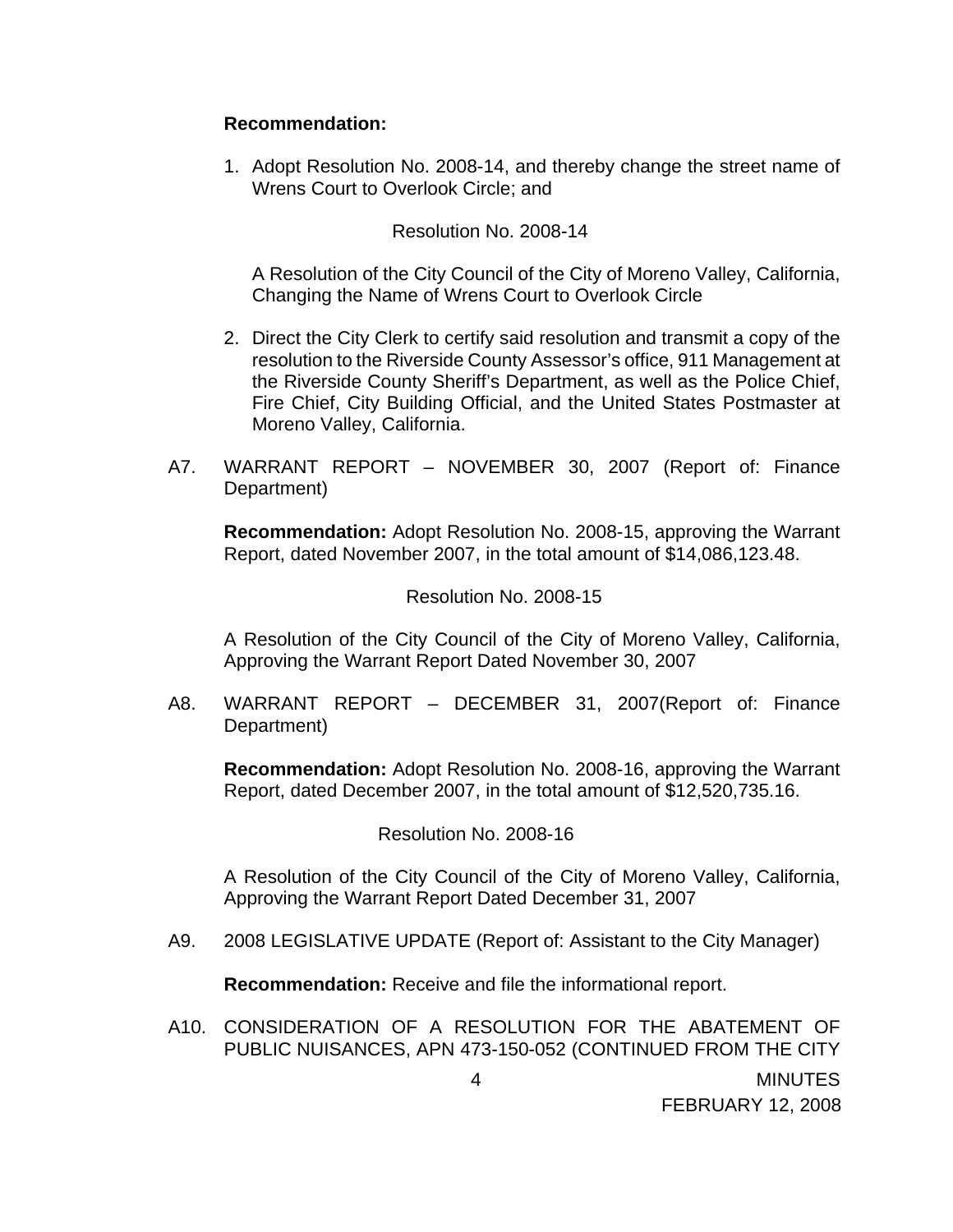COUNCIL MEETING OF DECEMBER 11, 2007) (Report of: Community Development Department)

 **Recommendation:** Continue the discussion of the abatement of a public nuisance involving Assessor's Parcel Number 473-150-052 to the City Council meeting of March 11, 2008.

A11. AUTHORIZATION TO AWARD THE CONSTRUCTION CONTRACT FOR GRAHAM STREET IMPROVEMENTS FROM HEMLOCK AVENUE TO IRONWOOD AVENUE, PROJECT NO. 06-28068425 (Report of: Public Works Department)

#### **Recommendation:**

- 1. Award the construction contract for Graham Street Improvements from Hemlock Avenue to Ironwood Avenue to Trinity Construction, P.O. Box 246, Blue Jay, CA 92317, the lowest responsible bidder;
- 2. Authorize the City Manager to execute a contract agreement with Trinity Construction;
- 3. Authorize the issuance of a Purchase Order for Trinity Construction in the amount of \$597,778 (\$519,807 for the Base Bid and Additive Bid Alternate 2, plus \$77,971 for 15% contingency) for Graham Street Improvements from Hemlock Avenue to Ironwood Avenue (Account No. 280.68425); and
- 4. Authorize the Public Works Director/City Engineer to execute any subsequent related minor change orders to the contract with Trinity Construction up to, but not exceeding, the contingency amount of \$77,971, subject to the approval of the City Attorney.
- A12. APPROVE AND EXECUTE THE AGREEMENT FOR CONVEYANCE OF PROPERTY FOR THE PARTIAL ACQUISITION OF APN 475-280-012 FOR THE IRONWOOD SIDEWALK AND STREET IMPROVEMENT PROJECT FROM HEACOCK STREET TO PERRIS BOULEVARD AND AUTHORIZE THE FINANCE DIRECTOR TO WIRE TRANSFER FUNDS INTO ESCROW (Report of: Public Works Department)

#### **Recommendation:**

1. Approve and execute the Agreement for Conveyance of Property for the partial acquisition of APN 475-280-012; and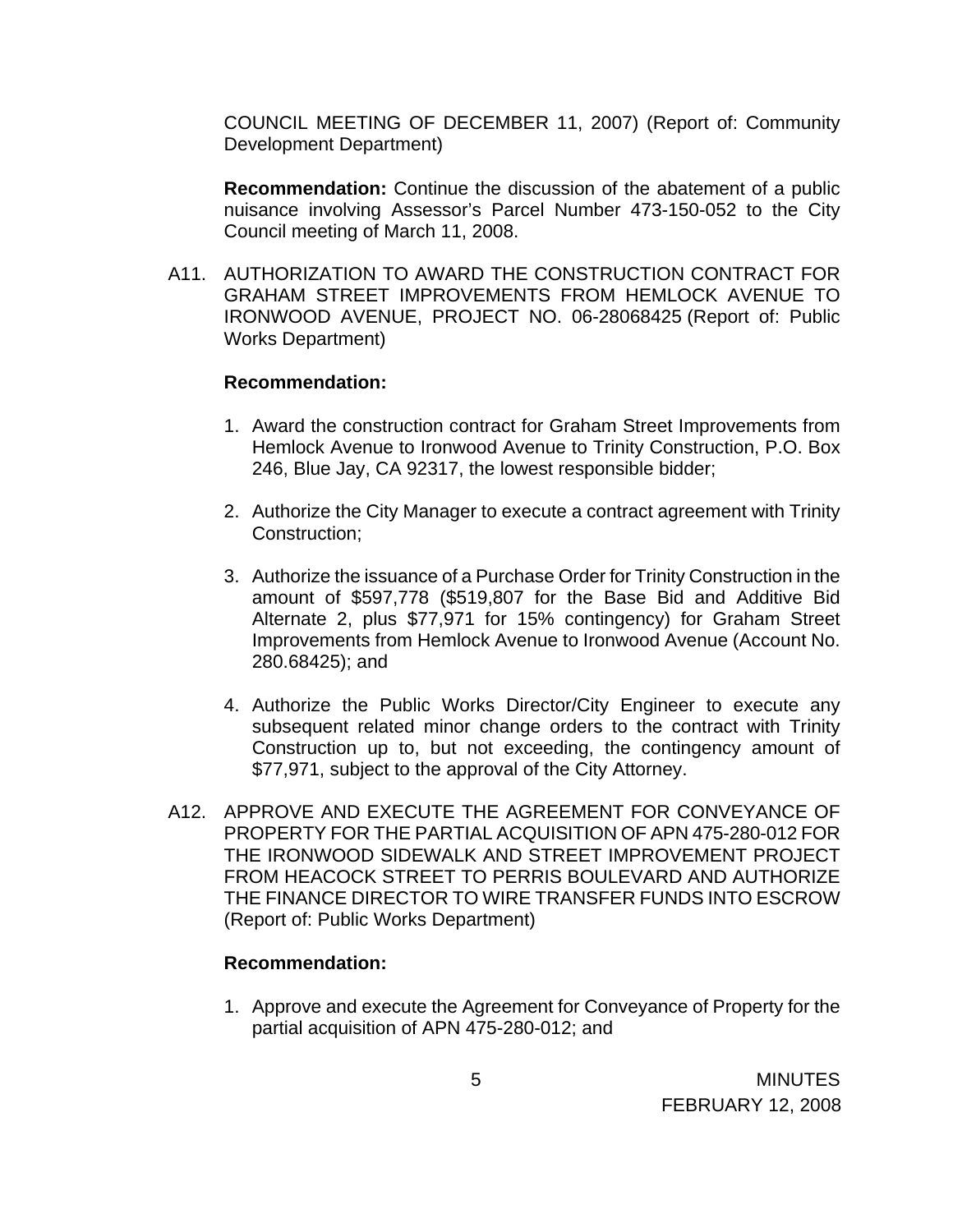- 2. Authorize the Finance Director to wire transfer funds into escrow in the amount of \$12,300 for the acquisition and an additional amount of \$4,000 for escrow fees for the partial acquisition of APN 475-280-012.
- A13. NOTICE OF COMPLETION AND ACCEPTANCE OF THE CONSTRUCTION FOR THE MORENO VALLEY SUBSTATION AND SWITCH YARD - PROJECT NO 06-60161225 (Report of: Public Works Department)

### **Recommendation:**

- 1. Ratify Contract Change Order No. 1 (Final);
- 2. Accept the work as complete for the construction of Moreno Valley Substation and Switch Yard, Project No. 06-60161225, which was designed and constructed by ABB, Inc., Raleigh, North Carolina as part of the City-owned electric distribution system;
- 3. Direct the City Clerk to record the Notice of Completion within ten (10) days, at the office of the County Recorder of Riverside County, as required by Section 3093 of the California Civil Code;
- 4. Authorize the Director of Finance to release the retention to ABB, Inc., thirty-five (35) calendar days after the date of recordation of the Notice of Completion, if no claims are filed against the project;
- 5. Ratify the Grant of Easement, Certificate of Transfer of Ownership for Switch Yard (SCE) and transfer of warranty to SCE for the Switchyard portion of the project;
- 6. Accept the Provisional Acceptance Certificate for the Moreno Valley Substation; and
- 7. Ratify the expense for the rental of a temporary Transformer.
- A14. PARCEL MAP 33532 LINE F ACCEPT AGREEMENT AND BONDS FOR PUBLIC IMPROVEMENTS, SOUTH OF DELPHINIUM AVENUE TO NORTH OF IRIS AVENUE, AND FROM WEST OF THE FUTURE NASON STREET TO WEST OF OLIVER STREET, DEVELOPER – MORENO VALLEY PROPERTIES, LP, A DELAWARE LIMITED PARTNERSHIP, MORENO VALLEY, CA 92553 (Report of: Public Works Department)

#### **Recommendation:**

1. Accept the Agreement and Bonds for Public Improvements for Parcel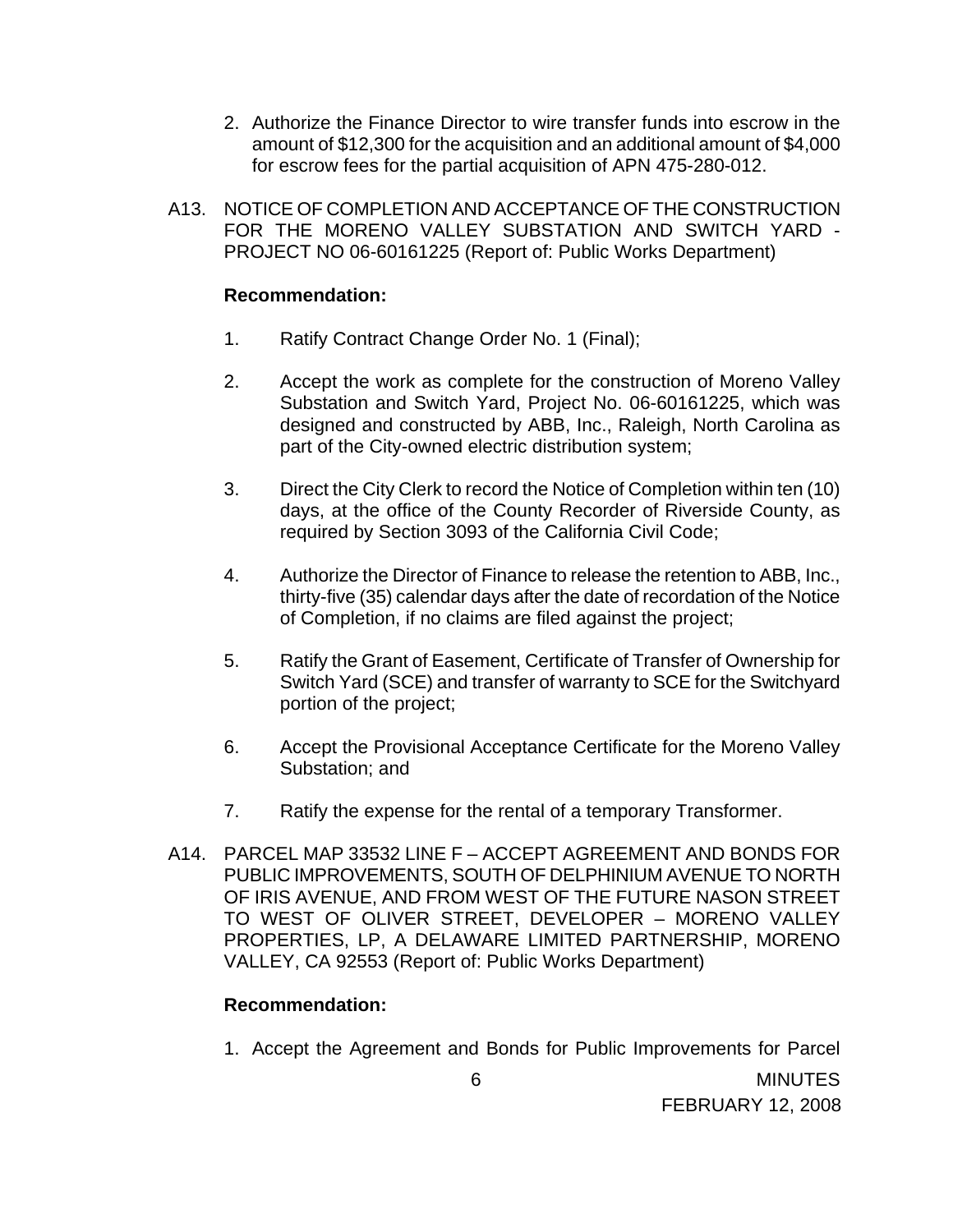Map 33532 Line F;

- 2. Authorize the Mayor to execute the Agreement;
- 3. Direct the City Clerk to forward the signed Agreement to the County Recorder's Office for recordation; and
- 4. Authorize the City Engineer to execute any future time extension amendments to the agreement, subject to City Attorney approval, if the required public improvements are not completed within said timeframe.
- A15. APPROVE AND EXECUTE THE AGREEMENT FOR CONVEYANCE OF PROPERTY FOR THE PARTIAL ACQUISITION OF APN 475-280-076 FOR THE IRONWOOD SIDEWALK AND STREET IMPROVEMENT PROJECT FROM HEACOCK STREET TO PERRIS BOULEVARD AND AUTHORIZE THE FINANCE DIRECTOR TO WIRE TRANSFER FUNDS INTO ESCROW (Report of: Public Works Department)

#### **Recommendation:**

- 1. Approve and execute the Agreement for Conveyance of Property for the partial acquisition of APN 475-280-076; and
- 2. Authorize the Finance Director to wire transfer funds into escrow in the amount of \$15,300 for the acquisition and an additional amount of \$4,000 for escrow fees for the partial acquisition of APN 475-280-076.
- A16. APPROVE AND EXECUTE THE AGREEMENT FOR CONVEYANCE OF PROPERTY FOR THE PARTIAL ACQUISITION OF APN 475-280-026 FOR THE IRONWOOD SIDEWALK AND STREET IMPROVEMENT PROJECT FROM HEACOCK STREET TO PERRIS BOULEVARD AND AUTHORIZE THE FINANCE DIRECTOR TO WIRE TRANSFER FUNDS INTO ESCROW (Report of: Public Works Department)

#### **Recommendation:**

- 1. Approve and execute the Agreement for Conveyance of Property for the partial acquisition of APN 475-280-026; and
- 2. Authorize the Finance Director to wire transfer funds into escrow in the amount of \$21,900 for the acquisition and an additional amount of \$4,000 for escrow fees for the partial acquisition of APN 475-280-026.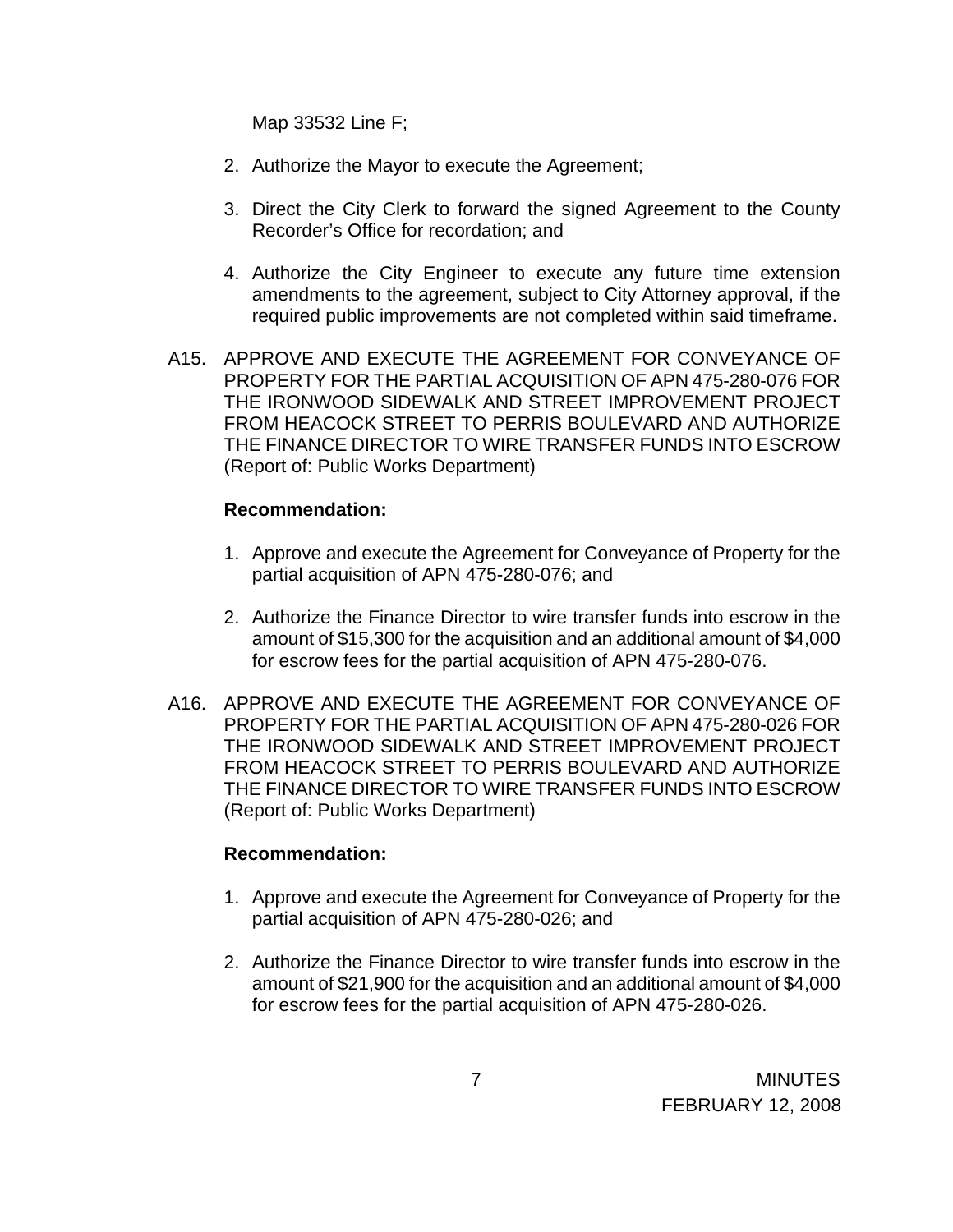A17. AUTHORIZE SUPPLEMENTAL APPROPRIATION FOR ENVIRONMENTAL AND RELATED SERVICES FOR THE LASSELLE SPORTS PARK PARKING LOT PROJECT - PROJECT NO. 461-66223 (Report of: Parks & Community Services Department)

**Recommendation:** Authorize the appropriation of \$18,000 from the unencumbered Quimby In-Lieu Park Fees fund balance (Fund 206) to the Lasselle Sports Park Parking Lot Project (Account No. 461.66223) to provide additional funding for environmental and other project-related costs.

A18. SECOND AMENDMENT TO AGREEMENT FOR PROFESSIONAL CONSULTANT SERVICES FOR THE INTERSTATE 215 (I-215)/CACTUS AVENUE INTERCHANGE IMPROVEMENTS - PROJECT NO. 09-41570425 (Report of: Public Works Department)

#### **Recommendation:**

- 1. Approve the "Second Amendment to Agreement for Professional Consultant Services" with Kimley-Horn and Associates, Inc., 517 Fourth Street, Suite 301, San Diego, CA 92101 to provide additional Professional Consultant Services for the Interstate 215/Cactus Avenue Interchange Improvements;
- 2. Authorize the City Manager to execute said "Second Amendment to Agreement for Professional Consultant Services" with Kimley-Horn and Associates;
- 3. Authorize an increase in the Purchase Order to Kimley-Horn and Associates, Inc. in the amount of \$157,472.00 (\$103,200.00 proposal amount plus \$10,320.00 for a 10% contingency, and \$43,952.00 to restore the total contract contingency to 10% of the contract total amount) from Account No. 415.70425 when the "Second Amendment to Agreement for Professional Consultant Services" has been signed by all parties; and
- 4. Authorize the Public Works Director/City Engineer to execute any subsequent related minor amendments to the Agreement for Professional Consultant Services with Kimley-Horn and Associates, Inc. up to, but not to exceed the total contract 10% contingency amount of \$54,272.00 subject to approval of the City Attorney.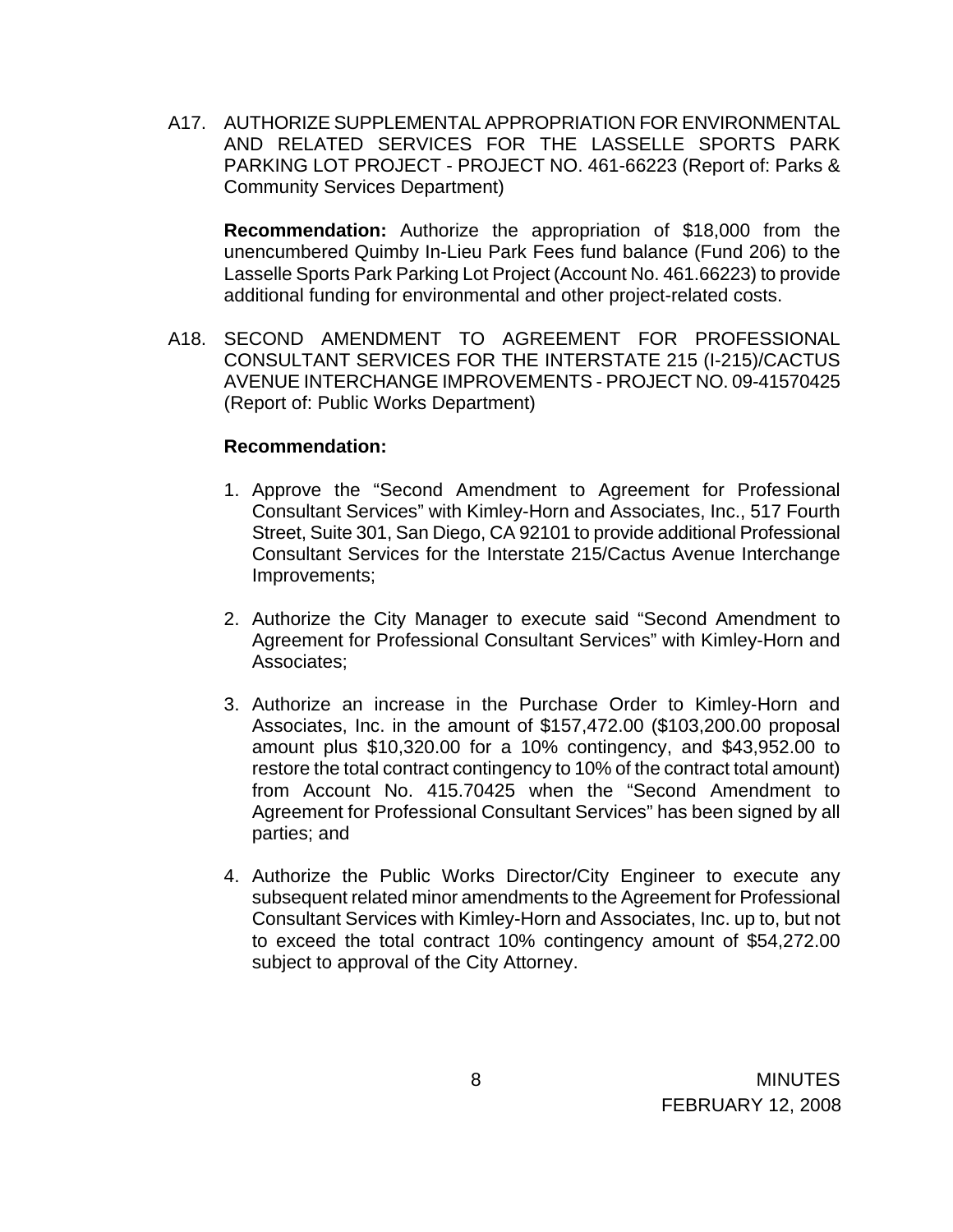#### **B. CONSENT CALENDAR** - **COMMUNITY SERVICES DISTRICT**

- B1. ORDINANCES FIRST READING BY TITLE ONLY Waived reading of all Ordinance Introductions and read by title only.
- B2. MINUTES REGULAR MEETING OF JANUARY 22, 2008 (Report of: City Clerk's Department)

**Recommendation:** Approve as submitted.

B3. ADOPTION OF RESOLUTIONS DISSOLVING THE CLAIMS BOARD AND STAFF LITIGATION SETTLEMENT COMMITTEE AND ESTABLISHING NEW SETTLEMENT AUTHORITY FOR CLAIMS AND LITIGATION (Report of: Administrative Services Department)

**Recommendation:** That the City Council/Boards of Directors rescind Resolution No. IDA 89-05, which authorized the Claims Board of the City to serve in like capacity for the Moreno Valley Industrial Development Authority; and rescind Resolution Nos. 95-54, CSD 95-10, and RDA 95-07, which reaffirmed the establishment of a Claims Board and established a Staff Litigation Settlement Committee; and adopt the following Resolutions to establish new settlement authority for claims and litigation:

1. City Council, acting in its capacity as Board of Directors of the Moreno Valley Community Services District, adopt Resolution No. CSD 2008-01, dissolving the Claims Board and Staff Litigation Settlement Committee, and establishing new settlement authority for claims and litigation pursuant to the California Government Code Sections 935.4 and 949.

Resolution No. CSD 2008-01

A Resolution of the Moreno Valley Community Services District Dissolving the Claims Board and Staff Litigation Settlement Committee, Establishing New Settlement Authority for Claims and Litigation, and Repealing Resolution CSD 95-10

B4. TRACT 32715 – APPROVE THE OFFER OF DEDICATION FOR AN EASEMENT FOR THE CONSTRUCTION, OPERATION, AND MAINTENANCE OF PUBLIC LANDSCAPE AND IRRIGATION, EAST SIDE OF PERRIS BOULEVARD SOUTH OF IRONWOOD AVENUE, DEVELOPER – GARDNER CONSTRUCTION & DEVELOPMENT, INCORPORATED, A CALIFORNIA CORPORATION, REDLANDS, CA 92373 (Report of: Public Works Department)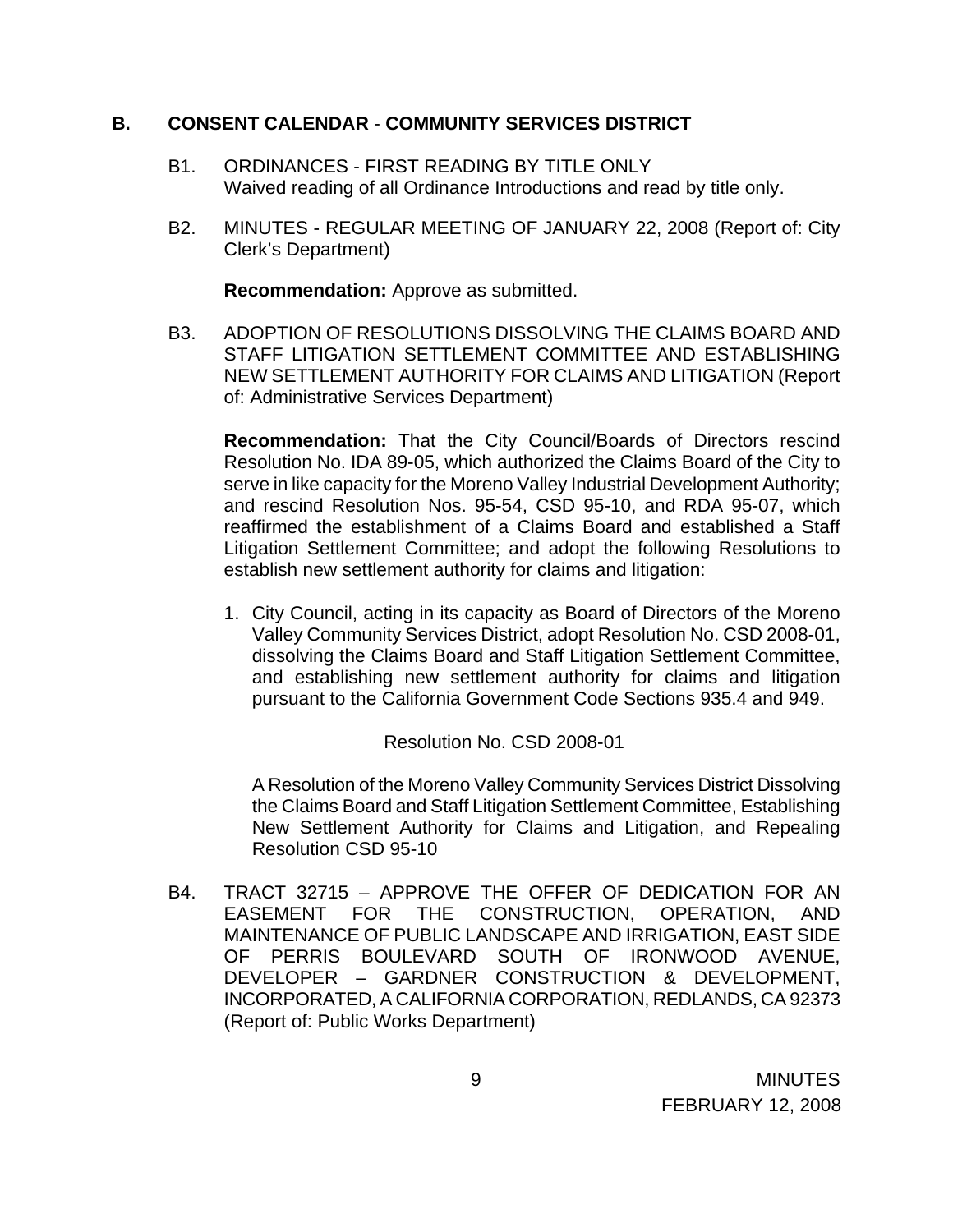#### **Recommendation:**

- 1. Authorize the President of the Board of Directors of the Community Services District to approve the Offer of Dedication dedicating a perpetual easement for the construction, operation, and maintenance of public landscape and irrigation;
- 2. Authorize the City Clerk in her capacity as Secretary of the Moreno Valley Community Services District to execute the Acceptance Certification to accept the Offer of Dedication from Gardner Construction & Development, Incorporated, a California Corporation (Gardner Construction); and
- 3. Direct the City Clerk to forward the signed Offer of Dedication, with the Acceptance Certification attached, to the County Recorder's office for recordation.
- B5. CERTIFICATION OF COMMUNITY FACILITIES DISTRICT NO. 1 (NEIGHBORHOOD PARK MAINTENANCE) ANNEXATION 2007-27 (Report of: Public Works Department)

### **Recommendation:**

1. Approve and Adopt Resolution No. CSD 2008-02; a Resolution of the Moreno Valley Community Services District of the City of Moreno Valley, California, certifying the results of an election and adding property to Community Facilities District No. 1 ("CFD No. 1") for Annexation No. 2007-27.

Resolution No. CSD 2008-02

A Resolution of the Moreno Valley Community Services District of the City of Moreno Valley, California, Certifying the Results of an Election and Adding Property to Community Facilities District No. 1

#### **C. CONSENT CALENDAR** - **COMMUNITY REDEVELOPMENT AGENCY**

- C1. ORDINANCES FIRST READING BY TITLE ONLY Waived reading of all Ordinance Introductions and read by title only.
- C2. MINUTES REGULAR MEETING OF JANUARY 22, 2008 (Report of: City Clerk's Department)

**Recommendation:** Approve as submitted.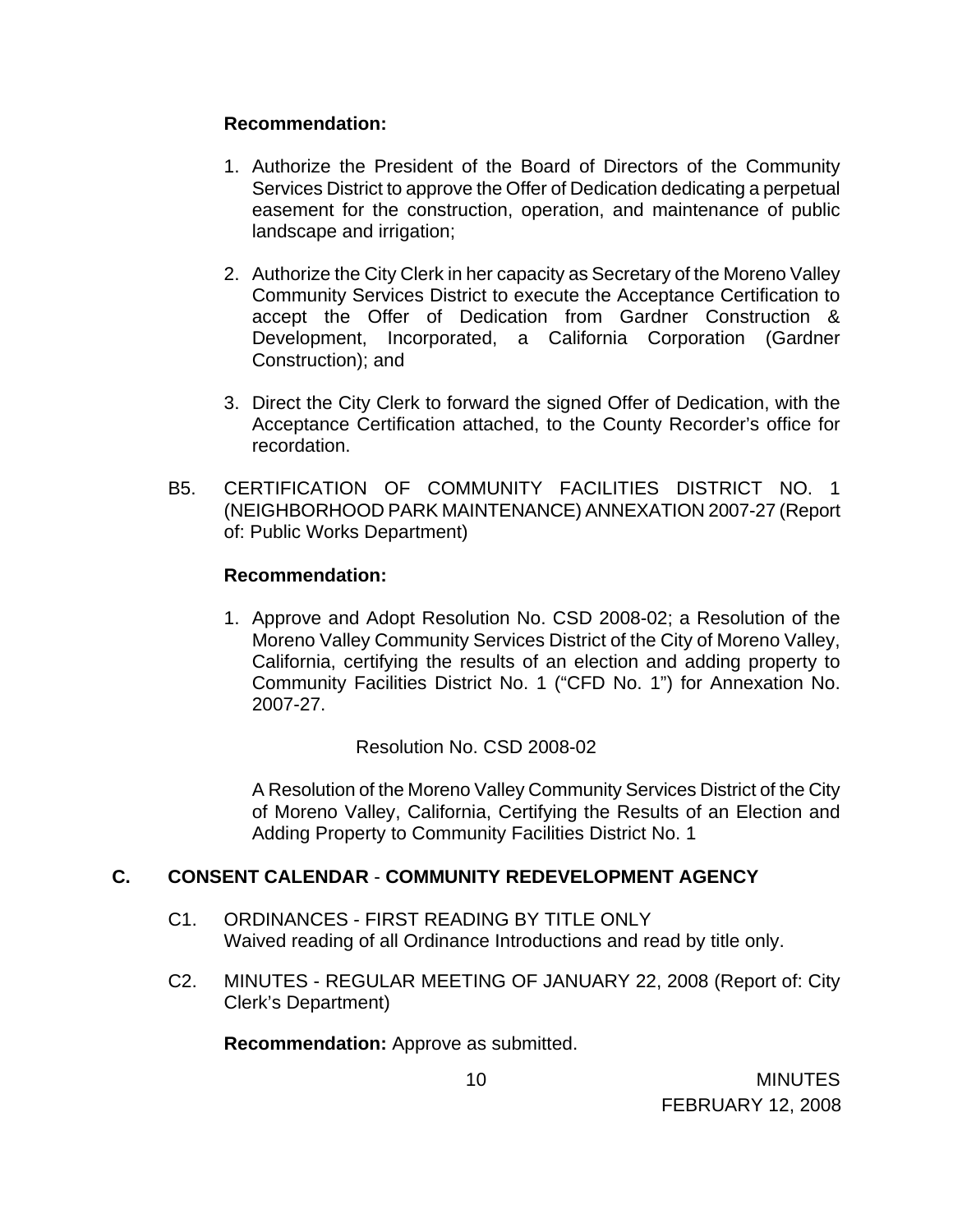C3. ADOPTION OF RESOLUTIONS DISSOLVING THE CLAIMS BOARD AND STAFF LITIGATION SETTLEMENT COMMITTEE AND ESTABLISHING NEW SETTLEMENT AUTHORITY FOR CLAIMS AND LITIGATION (Report of: Administrative Services Department)

**Recommendation:** That the City Council/Boards of Directors rescind Resolution No. IDA 89-05, which authorized the Claims Board of the City to serve in like capacity for the Moreno Valley Industrial Development Authority; and rescind Resolution Nos. 95-54, CSD 95-10, and RDA 95-07, which reaffirmed the establishment of a Claims Board and established a Staff Litigation Settlement Committee; and adopt the following Resolutions to establish new settlement authority for claims and litigation:

1. City Council, acting in its capacity as Board of Directors of the Community Redevelopment Agency of the City of Moreno Valley, adopt Resolution No. RDA 2008-03, dissolving the Claims Board and Staff Litigation Settlement Committee, and establishing new settlement authority for claims and litigation pursuant to the California Government Code Sections 935.4 and 949.

Resolution No. RDA 2008-03

A Resolution of the Community Redevelopment Agency of the City of Moreno Valley Dissolving the Claims Board and Staff Litigation Settlement Committee, Establishing New Settlement Authority for Claims and Litigation, and Repealing Resolution RDA 95-07

# **D. CONSENT CALENDAR** - **BOARD OF LIBRARY TRUSTEES**

- D1. ORDINANCES FIRST READING BY TITLE ONLY Waived reading of all Ordinance Introductions and read by title only.
- D2. MINUTES REGULAR MEETING OF JANUARY 22, 2008 (Report of: City Clerk's Department)

**Recommendation:** Approve as submitted.

# **Joint Consent Calendar Items A1-D2 approved by a 5-0 vote. m/White, s/West.**

# **ADJOURNED CITY COUNCIL MEETING TO SPECIAL MEETING OF THE MORENO VALLEY INDUSTRIAL DEVELOPMENT AUTHORITY (IDA)**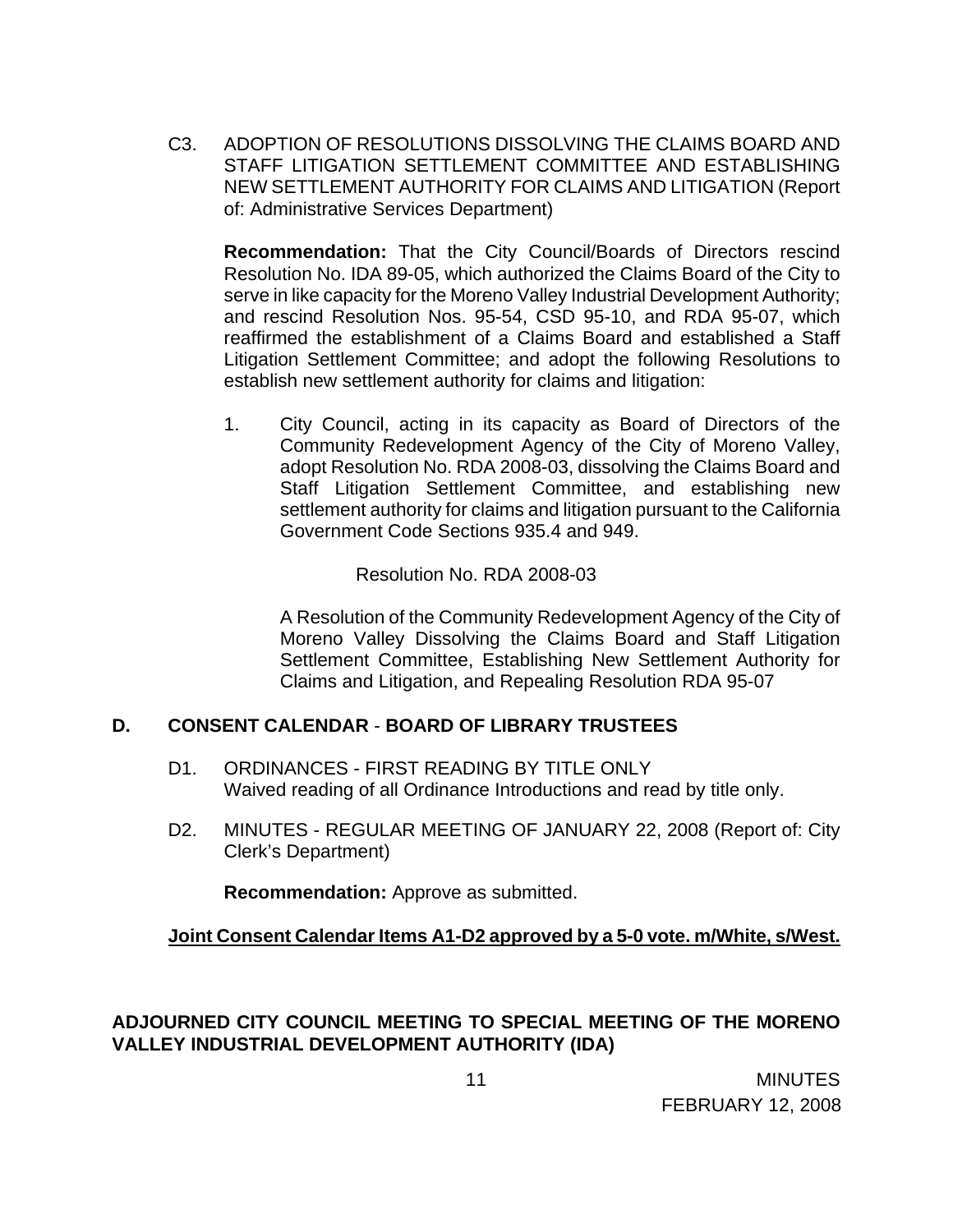### **SPECIAL MEETING OF THE MORENO VALLEY INDUSTRIAL DEVELOPMENT AUTHORITY (IDA) WAS CALLED TO ORDER AT 6:37 P.M.**

### **ROLL CALL**

| William H. Batey II       | Chairperson         |
|---------------------------|---------------------|
| <b>Frank West</b>         | Vice Chairperson    |
| <b>Bonnie Flickinger</b>  | <b>Board Member</b> |
| <b>Richard A. Stewart</b> | <b>Board Member</b> |
| Charles R. White          | <b>Board Member</b> |

1. ADOPTION OF RESOLUTIONS DISSOLVING THE CLAIMS BOARD AND STAFF LITIGATION SETTLEMENT COMMITTEE AND ESTABLISHING NEW SETTLEMENT AUTHORITY FOR CLAIMS AND LITIGATION (Report of: Administrative Services Department)

**Recommendation:** That the City Council/Boards of Directors rescind Resolution No. IDA 89-05, which authorized the Claims Board of the City to serve in like capacity for the Moreno Valley Industrial Development Authority; and adopt the following Resolution to establish new settlement authority for claims and litigation:

1. That the City Council, acting in its capacity as Board of Directors of the Moreno Valley Industrial Development Authority, adopt Resolution No. IDA 2008-01, dissolving the Claims Board and Staff Litigation Settlement Committee, and establishing new settlement authority for claims and litigation pursuant to the California Government Code Sections 935.4 and 949.

Resolution No. IDA 2008-01

 A Resolution of the Moreno Valley Industrial Development Authority Dissolving the Claims Board, Establishing New Settlement Authority for Claims and Litigation, and Repealing Resolution IDA 89-05

Chairperson Batey opened the agenda item for public comments; there being none, public comments were closed.

**Approved by a 5-0 vote. m/White, s/Stewart.**

# **ADJOURNED SPECIAL MEETING OF THE INDUSTRIAL DEVELOPMENT AUTHORITY**

# 12 **RECONVENED JOINT MEETING OF THE CITY COUNCIL OF THE CITY OF MORENO**

**MINUTES**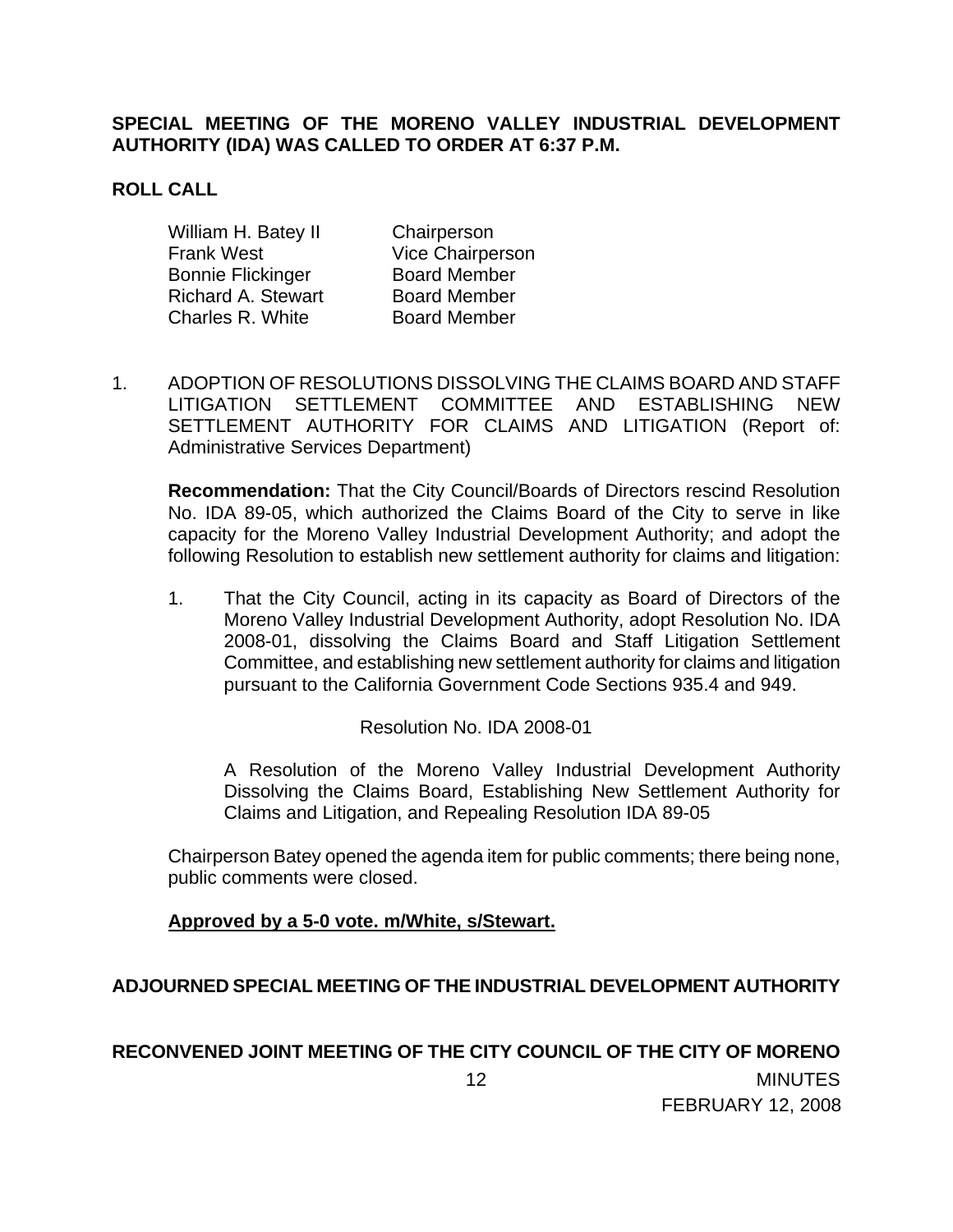**VALLEY, MORENO VALLEY COMMUNITY SERVICES DISTRICT, AND THE COMMUNITY REDEVELOPMENT AGENCY OF THE CITY OF MORENO VALLEY AT 6:40 P.M.**

#### **E. PUBLIC HEARINGS**

E1. PUBLIC HEARING REGARDING THE MAIL BALLOT PROCEEDINGS FOR JOE'S SUPER CARWASH - BALLOTED ITEM: NPDES COMMERCIAL/INDUSTRIAL REGULATORY RATE; AND MORENO BEACH PLAZA PHASE II - BALLOTED ITEM: NPDES COMMERCIAL/INDUSTRIAL REGULATORY RATE; AND TENTATIVE TRACT 32710 - BALLOTED ITEMS: NPDES RESIDENTIAL REGULATORY RATE AND CSD ZONE B (RESIDENTIAL STREET LIGHTING) (Report of: Public Works Department)

Mayor Batey opened the public testimony portion of the public hearing; there being none, public testimony was closed.

### **Recommendation:**

- 1. Staff recommends that the Mayor and Members of the City of Moreno Valley City Council, after conducting the public hearing to accept public comment:
	- a. Tabulate the National Pollutant Discharge Elimination System (NPDES) ballots for Joe's Super Carwash – Assessor Parcel Number (APN) 292-230-007 (and any division thereof), Moreno Beach Plaza Phase II – APNs 488-100-001, 488-100-003, 488-100-004, 488-100- 005, 488-100-006, 488-100-007, 488-100-008, and 488-100-009 (and any division thereof), and Tentative Tract 32710 (and all affected phases);

# **Approved by a 5-0 vote. m/Flickinger, s/Stewart.**

The City Clerk announced the results as follows: Joe's Super Carwash, NPDES – "Passes" Moreno Beach Plaza Phase II, NPDES – "Passes" Tentative Tract 32710, NPDES – "Passes"

- b. Verify and accept the results of the mail ballot proceedings as identified on the Official Tally Sheet and APN listing;
- c. Receive and file with the City Clerk's office the accepted Official Tally Sheet and APN listing; and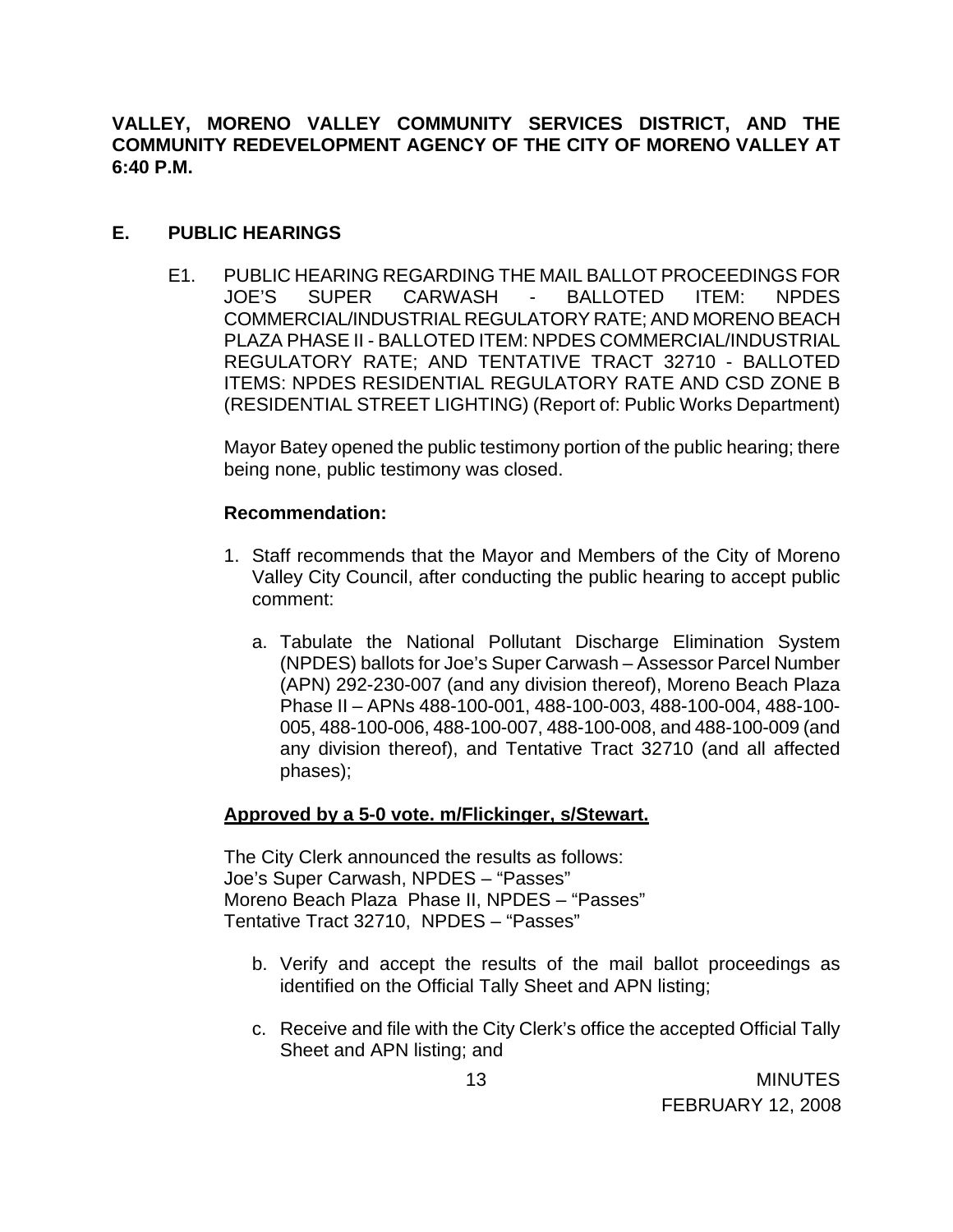d. If approved, authorize and impose the NPDES maximum commercial/industrial regulatory rate to Joe's Super Carwash and Moreno Beach Plaza Phase II and the NPDES maximum residential regulatory rate to Tentative Tract 32710.

#### **Approved by a 5-0 vote. m/Flickinger, s/Stewart.**

- 2. Staff recommends that the President and Members of the Board of Directors of the Moreno Valley CSD, after conducting the public hearing to accept public comment:
	- a. Tabulate the CSD ballot for Tentative Tract 32710 (and all affected phases);

### **Approved by a 5-0 vote. m/Flickinger, s/Batey.**

The City Clerk announced the results as follows: Tentative Tract 32710, CSD Zone B – "Passes"

- b. Verify and accept the results of the mail ballot proceeding as identified on the Official Tally Sheet and APN listing;
- c. Receive and file with the City Clerk's office the accepted Official Tally Sheet and APN listing; and
- d. If approved, authorize and impose the CSD Zone B (Residential Street Lighting) annual parcel charge to Tentative Tract 32710.

#### **Approved by a 5-0 vote. m/Flickinger, s/Stewart.**

### **F. ITEMS REMOVED FROM CONSENT CALENDARS FOR DISCUSSION OR SEPARATE ACTION**

None

#### **G. REPORTS**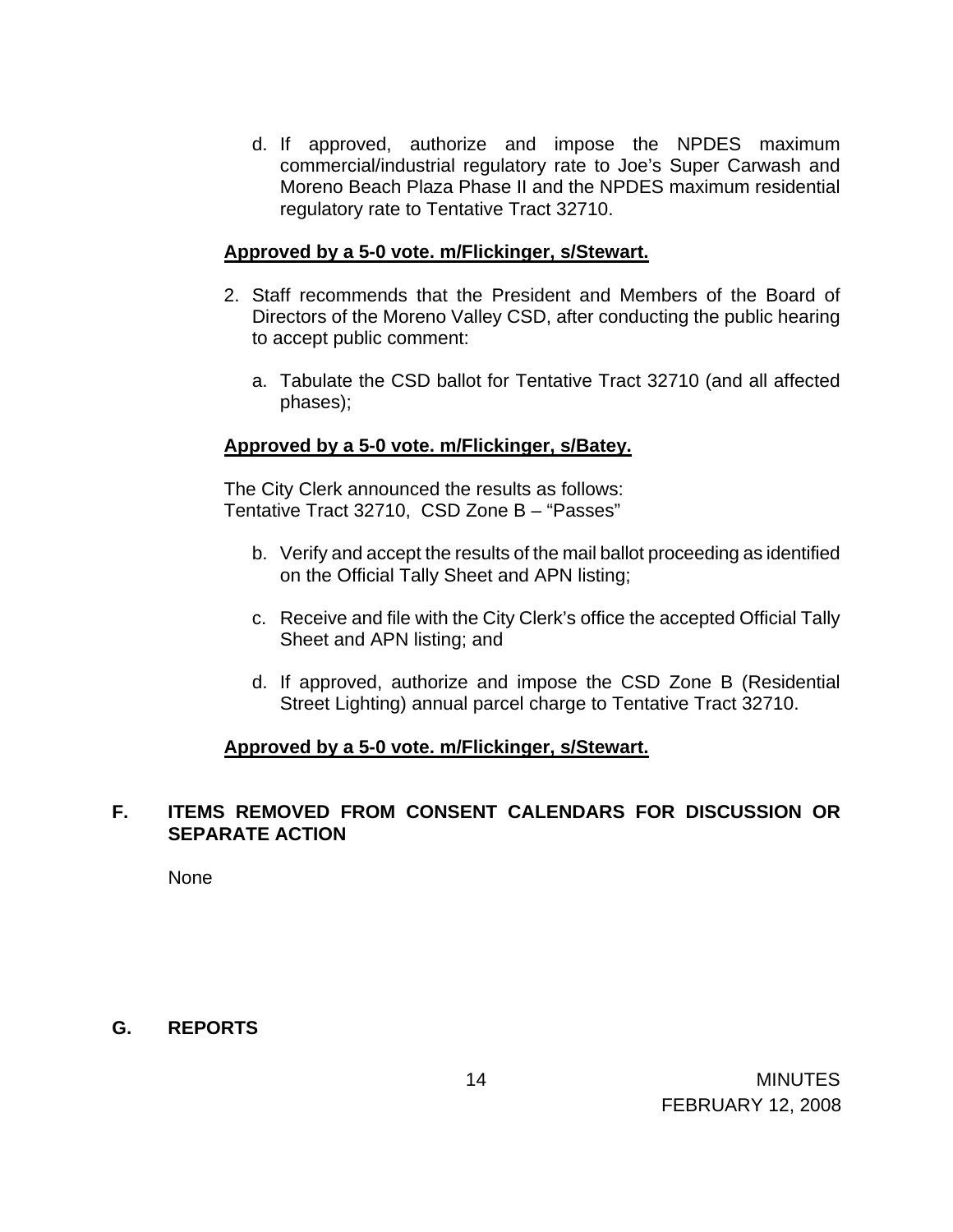### G1. CITY COUNCIL REPORTS ON REGIONAL ACTIVITIES

a) Report on March Joint Powers Commission by Council Member **Stewart** 

 Council Member Stewart reported that March Joint Powers Authority offices are relocating to the East March Air Reserve Base from Ben Clark Training Center. Attended a meeting on airport noise. There is a tremendous controversy between the City of Riverside and some of the city members of March Joint Powers. Residents are vocal. Many complaints received from residents about noise are pertaining to noise caused by routine airlines flying to Ontario or L.A. airports, a noise not caused by DHL planes. JPA received a proposal from a noise consultant for a noise study that would cost about \$130,000. The JPA members take this ongoing issue seriously and work toward mitigating this problem.

b) Report on Metrolink by Mayor Pro Tem West

 Mayor Pro Tem West reported that on January 25 and 26 he attended a twoday conference in Temecula with the Board of Directors of Metrolink. The members studied the expanding of the San Jacinto line, improving the tracks and providing train service to the city of Moreno Valley. The new station in Moreno Valley will be located at the intersection of 215 Freeway and Alessandro Blvd. Received an e-mail from Transportation Commission that President Bush finalized in the budget the money needed to finish this project. The new completion target date is 2010. Also we will have the "Beach Train" on weekends. This is a great opportunity for Moreno Valley residents who would be able to take the train to Orange County and LA County.

G2. ORDINANCE NO. 767, AN URGENCY ORDINANCE OF THE CITY COUNCIL OF THE CITY OF MORENO VALLEY, CALIFORNIA, ADDING CHAPTER 11.10 TO TITLE 11 OF THE CITY OF MORENO VALLEY MUNICIPAL CODE PROHIBITING THE ESTABLISHMENT AND OPERATION OF MEDICAL MARIJUANA DISPENSARIES, AND DECLARING FACTS WHICH MAKE IT NECESSARY THAT THIS ORDINANCE TAKE EFFECT IMMEDIATELY (Report of: City Attorney's Office)

 Mayor Batey opened the agenda item for public comments, which were received from Jerry Batchelor (opposes).

**Recommendation:** That the City Council: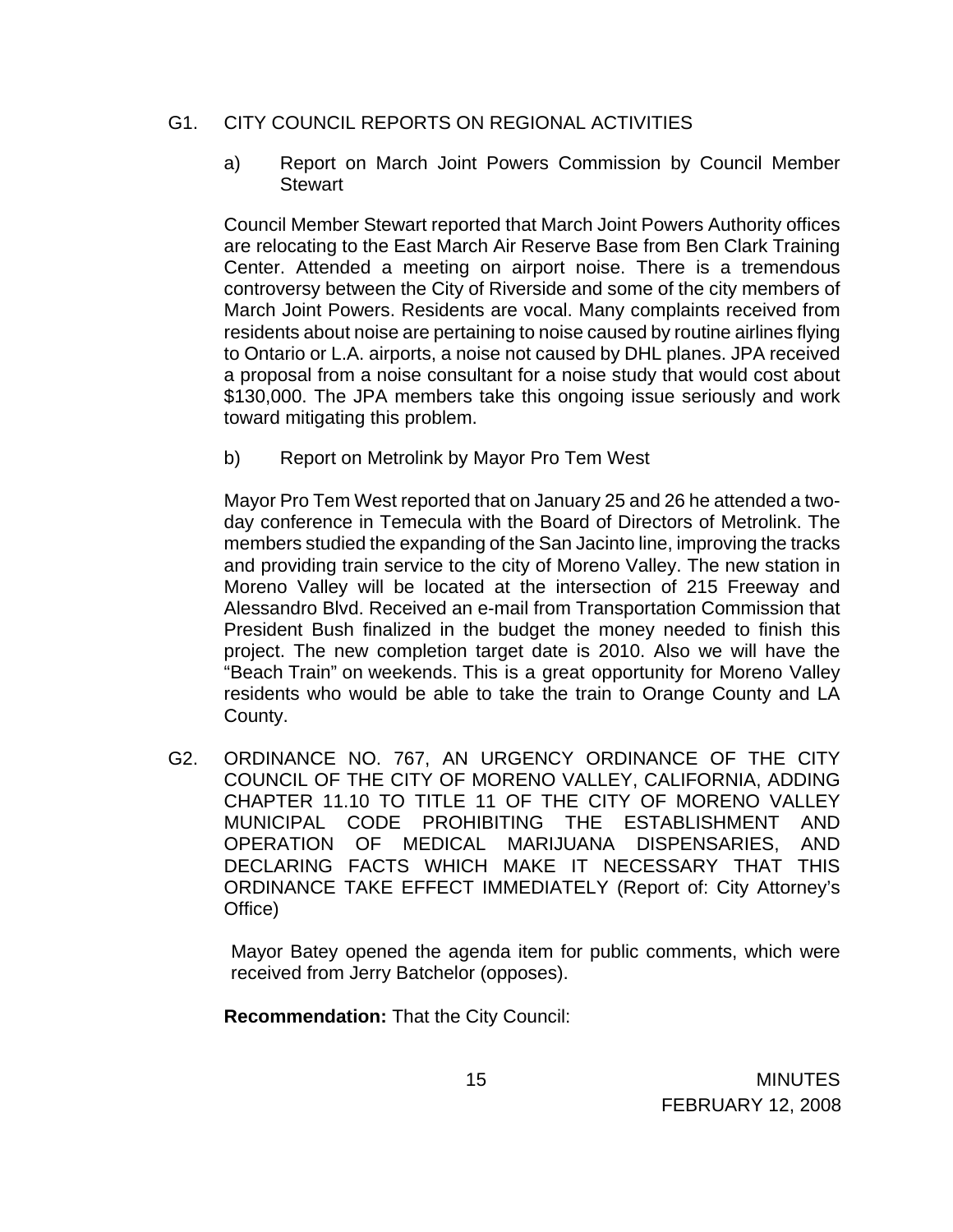1. Adopt Ordinance No. 767, an urgency ordinance banning the establishment of medical marijuana dispensaries in the City of Moreno Valley (requires four-fifths vote); and

### Ordinance No. 767

An Urgency Ordinance of the City Council of the City of Moreno Valley, California, Adding Chapter 11.10 to Title 11 of the City of Moreno Valley Municipal Code Prohibiting the Establishment and Operation of Medical Marijuana Dispensaries, and Declaring Facts Which Make it Necessary that this Ordinance Take Effect Immediately

#### **Council Member White made a motion, seconded by Council Member Stewart to approve Ordinance No. 767 and bring back Ordinance No. 768 with amendments. Approved by a 5-0 vote.**

2. Introduce Ordinance No. 768, a permanent ordinance banning the establishment of medical marijuana dispensaries in the City of Moreno Valley

### Ordinance No. 768

An Ordinance of the City Council of the City of Moreno Valley, California, Adding Chapter 11.10 to Title 11 of the City of Moreno Valley Municipal Code Prohibiting the Establishment and Operation of Medical Marijuana Dispensaries

#### Continued to March 11.

 G3. CITY MANAGER'S REPORT (Informational Oral Presentation – not for Council action)

Mayor Batey opened the agenda item for public comments; there being none, public comments were closed.

The City Manager reported:

- 1) Cardenas Market opened its third store in Moreno Valley last Friday in the shopping center located at the northeast corner of Perris Blvd. and JFK Dr. This store offers specialties not available at a typical Cardenas store
- 2) Moreno Valley Fresh & Easy Neighborhood Market is scheduled to open on February 13 in the shopping center at the northeast corner of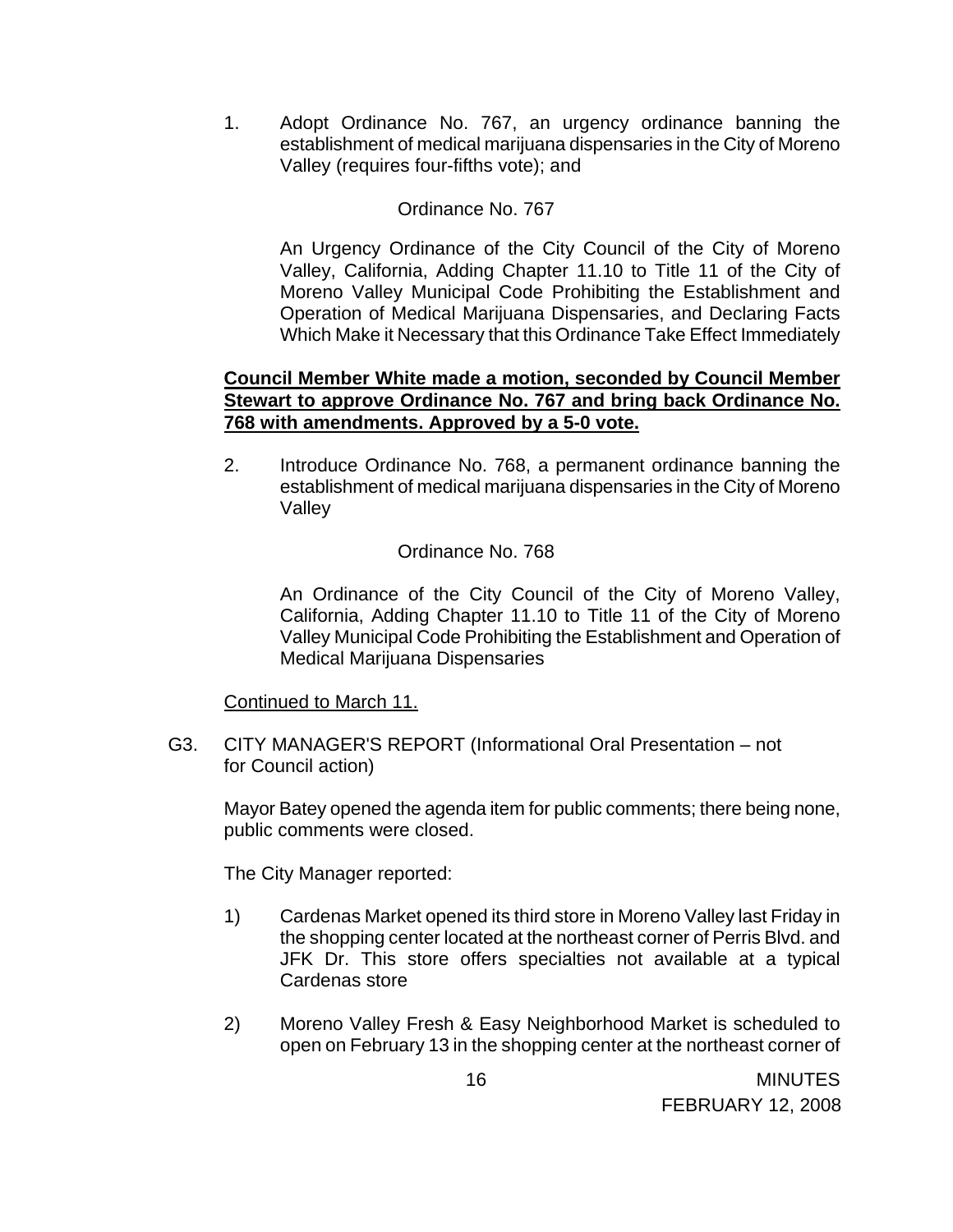Alessandro Blvd. and Perris Blvd. Both store are welcome addition to the respective shopping centers

- 3) On February 1, the Riverside County Local Agency Formation Commission (LAFCO) approved the annexation of the easterly half of the Old 215 right of way from Alessandro Blvd. to Eucalyptus Avenue. The westerly half of the right of way will be annexed by the City of Riverside, thus eliminating the small county island between the two cities
- 4) Is pleased to announce that Young Homes is the headliner sponsor for the Comedy Night on March 15, an event to benefit a new library

# **H. LEGISLATIVE ACTIONS**

ORDINANCES - 1ST READING AND INTRODUCTION

H1. A PUBLIC MEETING REGARDING PA07-0006, A PROPOSAL TO AMEND TITLE 9 OF THE MUNICIPAL CODE, FOR FURTHER DISCUSSION AND CONSIDERATION AMENDING MUNICIPAL CODE PROVISIONS REGARDING RETAIL USE, TOWING, ADMINISTRATIVE REVOCATION OF ADMINISTRATIVE APPROVALS, APPEAL PERIOD OF GENERAL PLAN AMENDMENTS, LANDSCAPING SETBACKS, NEW APPLICATIONS FOLLOWING DENIAL, AND MULTIPLE FAMILY DEVELOPMENT STANDARDS; ORDINANCE NO. 757(CONTINUED FROM DECEMBER 11, 2007, ORIGINAL ORDINANCE INTRODUCED ON A 5-0 VOTE) (Report of: Community Development Department)

# **Recommendation:**

- 1. Recognize that PA07-0006 is exempt from the California Environmental Quality Act (CEQA) pursuant to Section 15061 of the CEQA Guidelines; and
- 2. Introduce revised Ordinance No. 757, thereby approving PA07-0006, amending various sections of Title 9 of the City of Moreno Valley Municipal Code.

# Ordinance No. 757

An Ordinance of the City Council of the City of Moreno Valley, California, Amending Title 9 of the City of Moreno Valley Municipal Code Regarding Retail use, Towing, Administrative Revocation of Administrative Approvals, Landscaping Setbacks, New Applications Following Denial and Multiple-Family Development Standards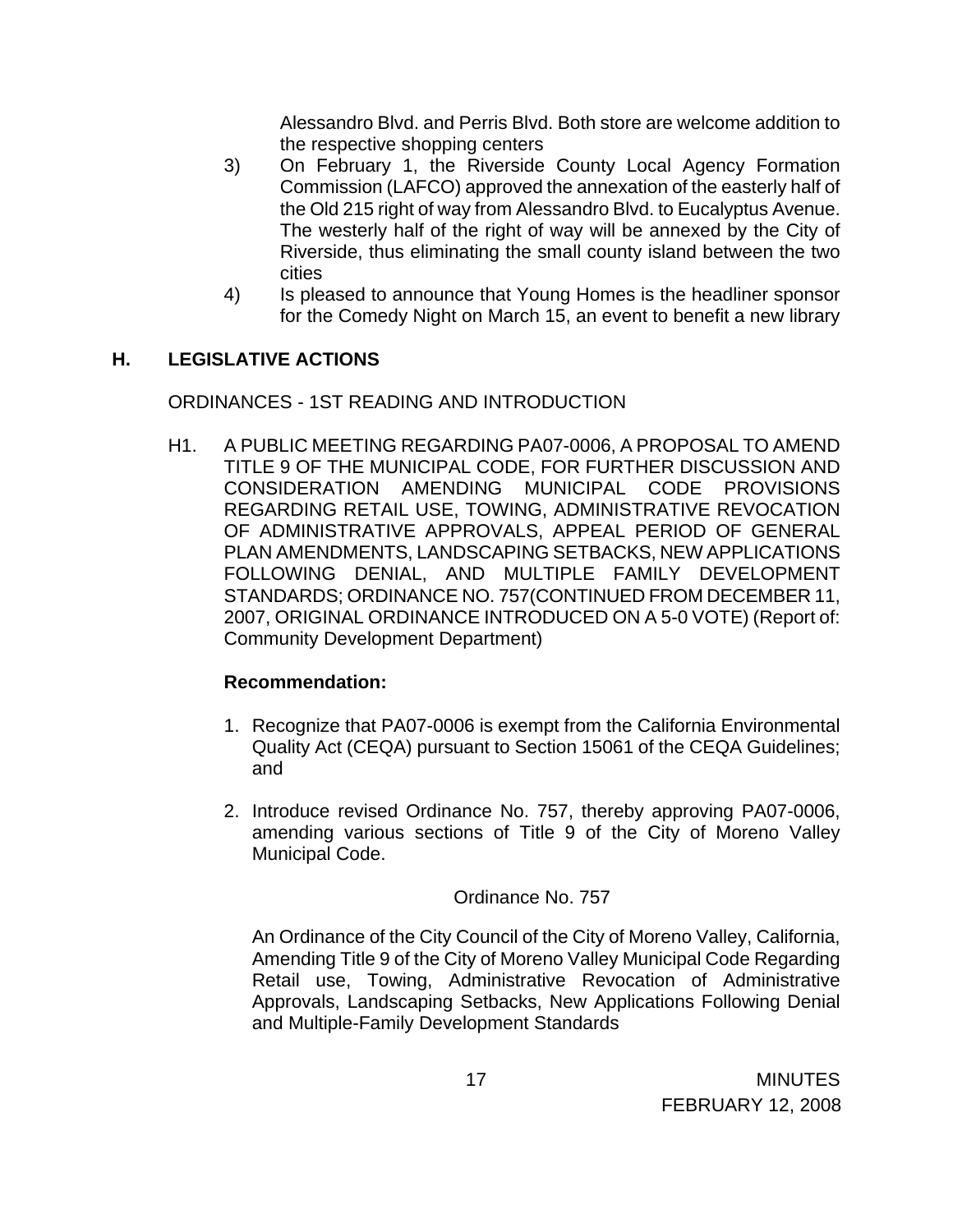**Continued Ordinance No. 757 to the first meeting in March. Approved by a 5-0 vote. m/Stewart, s/White.**

ORDINANCES - 2ND READING AND ADOPTION

ORDINANCES - URGENCY ORDINANCES – NONE

RESOLUTIONS – NONE

PUBLIC COMMENTS **ON ANY SUBJECT NOT ON THE AGENDA** UNDER THE JURISDICTION OF THE CITY COUNCIL ARE AS FOLLOWS:

Tom Weber

1) Voiced a complain that his company (Weber's Plumbing, a subcontractor) worked on Fire Station #58 and hasn't been paid for the job performed since October; change orders from a year ago were not paid yet either. Mayor Batey referred the speaker to Public Works Director

# **CLOSING COMMENTS AND/OR REPORTS OF THE CITY COUNCIL, COMMUNITY SERVICES DISTRICT, OR COMMUNITY REDEVELOPMENT AGENCY**

Council Member Flickinger

- 1) Millie's restaurant, which was a meeting place for nonprofit groups, has been closed
- 2) March Field Air Museum has improved its boardroom and can serve as a meeting place. Breakfast and lunch are served over there for a reasonable price
- 3) YMCA project is moving forward. It will be located on Morrison Street, adjacent to Morrison Park (District 3). Very soon the groundbreaking of Phase 1 will be announced
- 4) Commented on the public controversy regarding the name of Rancho Belago for the eastern part of the City of Moreno Valley. Said that it is not true that a section of Moreno Valley has been renamed. Rancho Belago is simply a designation for the portion of the city, which is within the Moreno Valley city limits
- 5) Happy Valentine's Day

Council Member Stewart

- 1) Concerned about the 55 miles per hour speed limit on Pigeon Pass Rd; asked when another radar survey will be done
- 2) Roads conditions deteriorating because of the rain inquired about programs for roads restoration. This is one of the high priorities for residents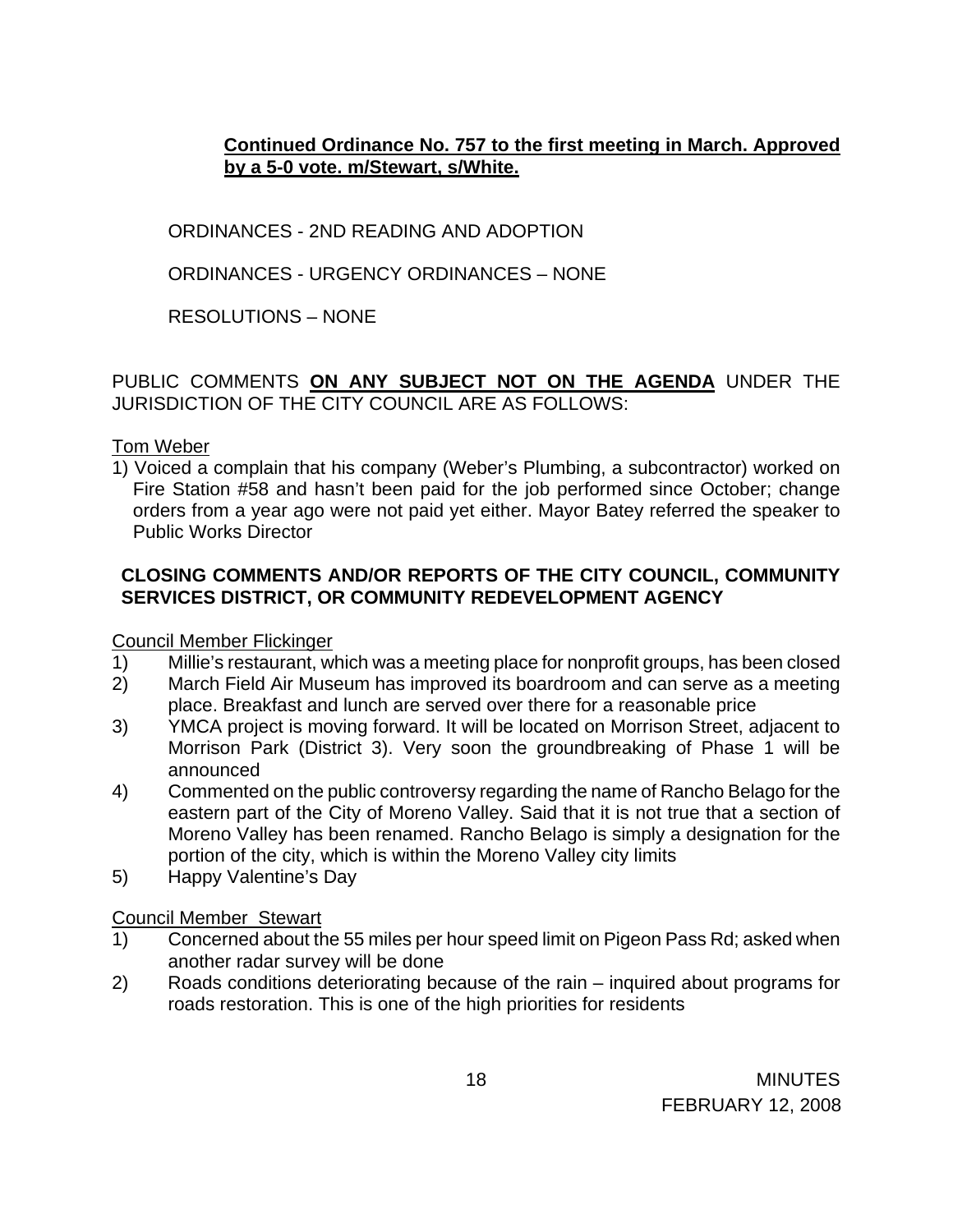### Council Member White

1) Said that he has been indicating to residents that over half of our city has been renamed as Rancho Belago. Referred to Resolution No. 2007-14 renaming the section of Moreno Valley. Said he will do his very best to rescind this resolution and enact an ordinance requiring a vote of people in order to change the name of any part of the city

Mayor Pro Tem West

1) Re constituents' complaints about off-road vehicles use in their neighborhood – Chief Hall is working on this issue and will provide more information during the Public Safety Subcommittee

Mayor Batey

- 1) Said that the Council members need to meet and discuss the issue of naming Rancho Belago to have a better understanding of both sides of this issue that is dividing the Council and the city
- 2) Announced that he and School Board President Holguin are working on putting on the first annual Leadership Youth Academy that will take place during summertime to give kids training and leadership skills and to develop future leaders. Also is working with Lowe's and Home Depot to teach kids trade skills; exciting things for the kids

# **CLOSED SESSION - none**

\_\_\_\_\_\_\_\_\_\_\_\_\_\_\_\_\_\_\_\_\_\_\_\_\_\_\_\_\_\_\_\_\_\_

# **ADJOURNMENT**

There being no further business to conduct, the meeting was adjourned at 7:47 p.m. by unanimous informal consent.

Submitted by:

Jane Halstead, City Clerk, CMC Secretary, Moreno Valley Community Services District Secretary, Community Redevelopment Agency of the City of Moreno Valley Secretary, Board of Library Trustees